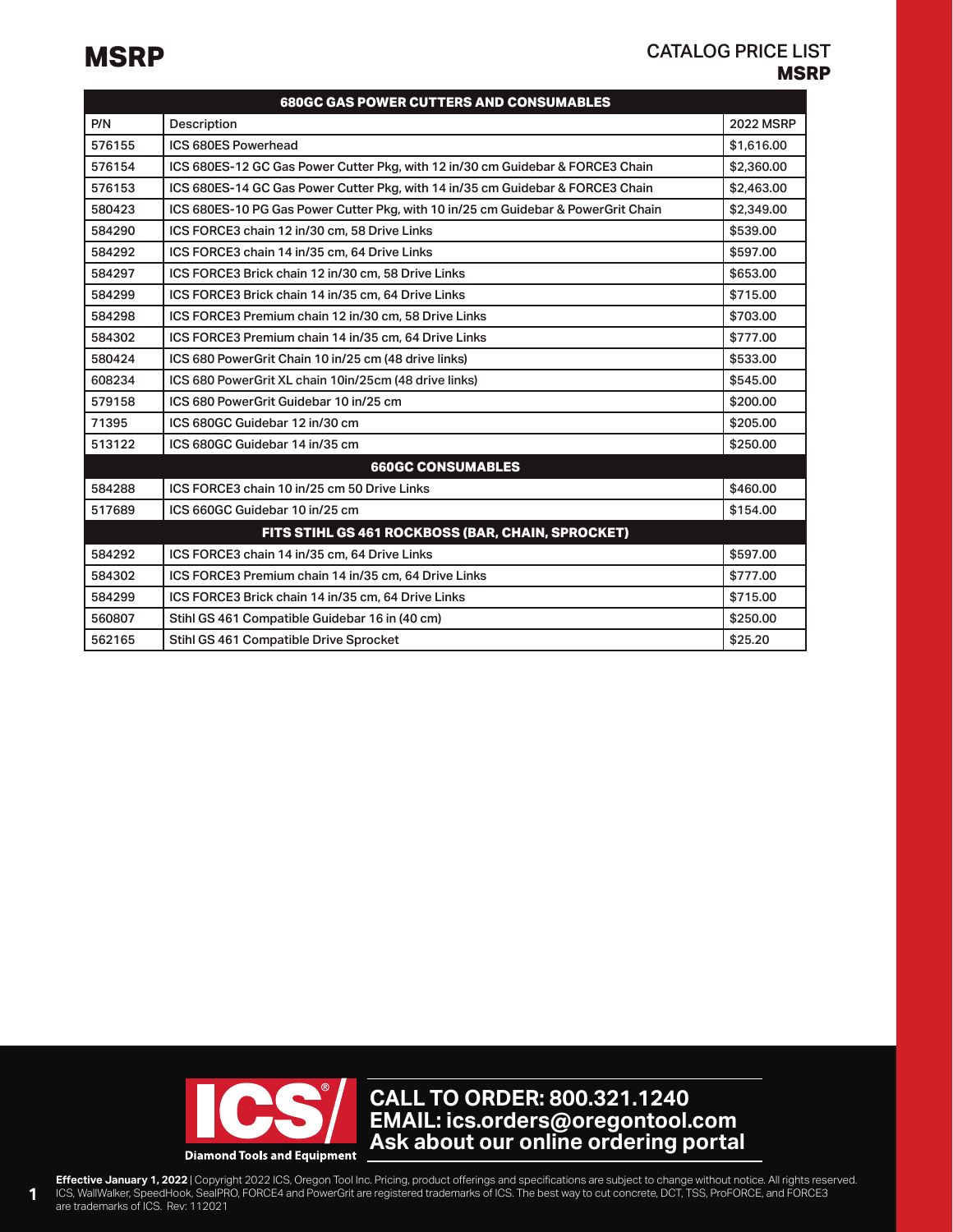| 695GC GAS POWER CUTTERS AND CONSUMABLES (3/8 PITCH) |                                                                                |                  |
|-----------------------------------------------------|--------------------------------------------------------------------------------|------------------|
| P/N                                                 | Description                                                                    | <b>2022 MSRP</b> |
| 581192                                              | ICS 695XL GC Powerhead                                                         | \$2,647.00       |
| 576150                                              | ICS 695XL-12 GC Gas Power Cutter Pkg, with 12 in/30 cm Guidebar & FORCE3 Chain | \$3,391.00       |
| 575863                                              | ICS 695XL-14 GC Gas Power Cutter Pkg, with 14 in/35 cm Guidebar & FORCE3 Chain | \$3,494.00       |
| 575865                                              | ICS 695XL-16 GC Gas Power Cutter Pkg, with 16 in/40 cm Guidebar & FORCE3 Chain | \$3,618.00       |
| 584290                                              | ICS FORCE3 chain 12 in/30 cm, 58 Drive Links                                   | \$539.00         |
| 584292                                              | ICS FORCE3 chain 14 in/35 cm, 64 Drive Links                                   | \$597.00         |
| 584294                                              | ICS FORCE3 chain 16 in/40 cm, 70 Drive Links                                   | \$653.00         |
| 584298                                              | ICS FORCE3 Premium chain 12 in/30 cm, 58 Drive Links                           | \$703.00         |
| 584302                                              | ICS FORCE3 Premium chain 14 in/35 cm, 64 Drive Links                           | \$777.00         |
| 584303                                              | ICS FORCE3 Premium chain 16 in/40 cm, 70 Drive Links                           | \$845.00         |
| 584297                                              | ICS FORCE3 Brick chain 12 in/30 cm, 58 Drive Links                             | \$653,00         |
| 584299                                              | ICS FORCE3 Brick chain 14 in/35 cm, 64 Drive Links                             | \$715,00         |
| 584301                                              | ICS FORCE3 Brick chain 16 in/40 cm, 70 Drive Links                             | \$784.00         |
| 553207                                              | ICS 695GC Guidebar 12 in/30 cm                                                 | \$205.00         |
| 73600                                               | ICS 695GC Guidebar 14 in/35 cm                                                 | \$250.00         |
| 71600                                               | ICS 695GC Guidebar 16 in/40 cm                                                 | \$318.00         |

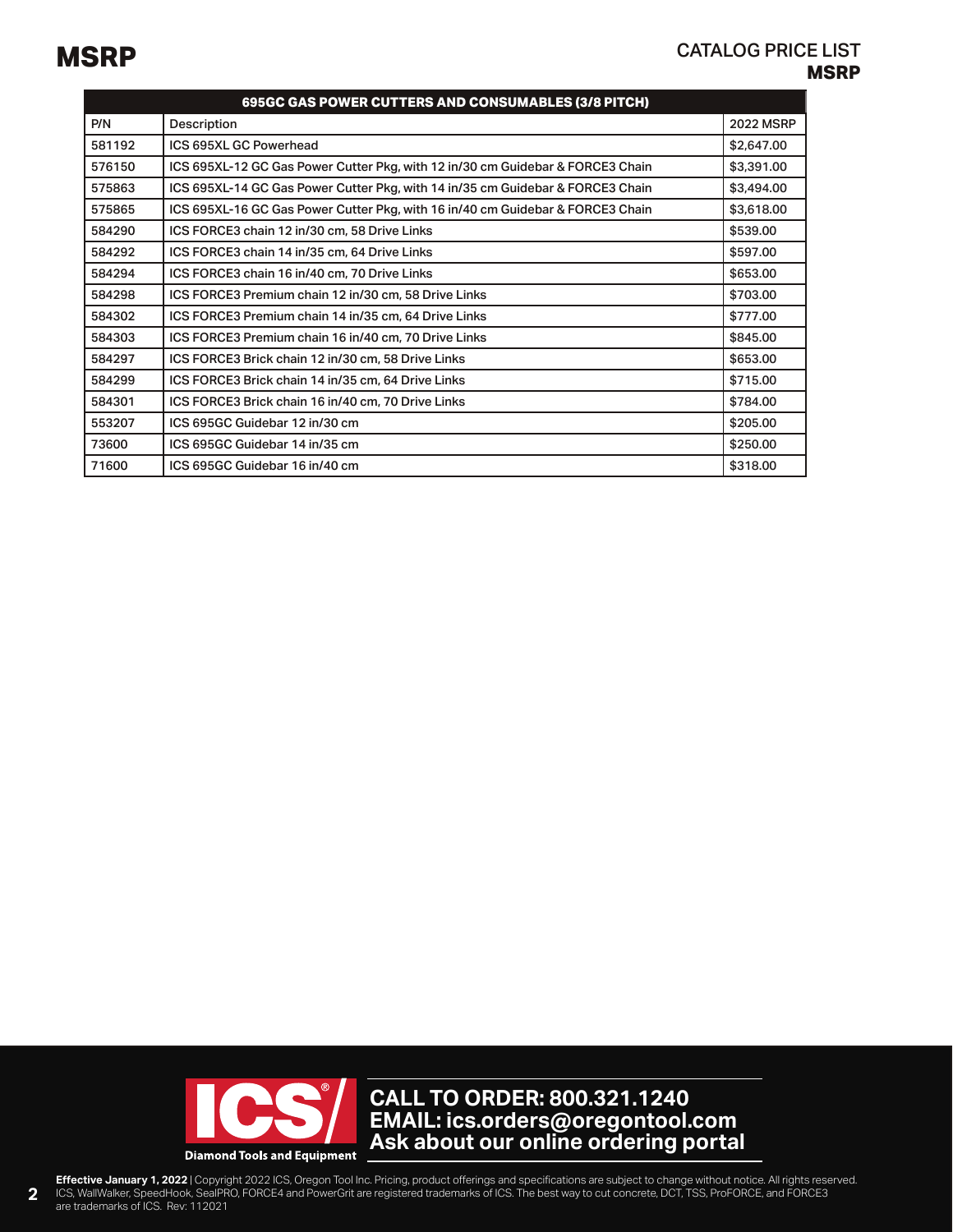| 695F4 GAS POWER CUTTERS AND CONSUMABLES (.444 PITCH) |                                                                                         |                  |
|------------------------------------------------------|-----------------------------------------------------------------------------------------|------------------|
| P/N                                                  | Description                                                                             | <b>2022 MSRP</b> |
| 575826                                               | ICS 695XL F4 Powerhead                                                                  | \$2,647,00       |
| 576151                                               | ICS 695XL-12 F4 Gas Power Cutter Pkg, with 12 in/30 cm FORCE4 Guidebar & FORCE4 Chain   | \$3,707.00       |
| 575872                                               | ICS 695XL-16 F4 Gas Power Cutter Pkg with 16 in/40 cm FORCE4 Guidebar & FORCE4 Chain    | \$3,969,00       |
| 575827                                               | ICS 695XL-16 PG Gas Power Cutter Pkg with 16 in/40 cm FORCE4 Guidebar & PowerGrit Chain | \$3,590.00       |
| 531743                                               | ICS FORCE4-25 chain 12 in/30 cm                                                         | \$856.00         |
| 525342                                               | ICS FORCE4-29 chain 16 in/40 cm                                                         | \$998.00         |
| 531749                                               | ICS FORCE4-34 chain 20 in/50 cm                                                         | \$1,191.00       |
| 531745                                               | ICS FORCE4-25 Premium L chain 12 in/30 cm                                               | \$964.00         |
| 525343                                               | ICS FORCE4-29 Premium L chain 16 in/40 cm                                               | \$1,146,00       |
| 531751                                               | ICS FORCE4-34 Premium L chain 20 in/50 cm                                               | \$1,367.00       |
| 531739                                               | ICS FORCE4-25 Premium S chain 12 in/30 cm                                               | \$964.00         |
| 531735                                               | ICS FORCE4-29 Premium S chain 16 in/40 cm                                               | \$1,146.00       |
| 531741                                               | ICS FORCE4-34 Premium S chain 20 in/50 cm                                               | \$1,367.00       |
| 531747                                               | ICS FORCE4-25 Abrasive chain 12 in/30 cm                                                | \$913.00         |
| 525344                                               | ICS FORCE4-29 Abrasive chain 16 in/40 cm                                                | \$1,088.00       |
| 531753                                               | ICS FORCE4-34 Abrasive chain 20 in/50 cm                                                | \$1,293.00       |
| 599881                                               | ICS FORCE4-50 Cross-LINK chain 12 in/30 cm                                              | \$1,054.00       |
| 599882                                               | ICS FORCE4-58 Cross-LINK chain 16 in/40 cm                                              | \$1,223.00       |
| 599883                                               | ICS FORCE4-68 Cross-LINK chain 20 in/50 cm                                              | \$1,434.00       |
| 605443                                               | ICS FORCE4-25 Sandwich Segment chain 12 in/30 cm                                        | \$964.00         |
| 605414                                               | ICS FORCE4-29 Sandwich Segment chain 16 in/40 cm                                        | \$1,146.00       |
| 605400                                               | ICS FORCE4-34 Sandwich Segment chain 20 in/50 cm                                        | \$1,367.00       |
| 598280                                               | ICS FORCE4-25 Texas Edition chain 12 in/30 cm                                           | \$964,00         |
| 598281                                               | ICS FORCE4-29 Texas Edition chain 16 in/40 cm                                           | \$1,146.00       |
| 598282                                               | ICS FORCE4-34 Texas Edition chain 20 in/50 cm                                           | \$1,372.00       |
| 537764                                               | ICS PowerGrit Chain 16 in/40 cm                                                         | \$619.00         |
| 547641                                               | ICS PowerGrit Chain 12 in/30 cm                                                         | \$556.00         |
| 537765                                               | ICS PowerGrit Chain 20 in/50 cm                                                         | \$687.00         |
| 608233                                               | ICS PowerGrit XL Chain 12 in/30 cm                                                      | \$574.00         |
| 607664                                               | ICS PowerGrit XL Chain 16 in/40 cm                                                      | \$662.00         |
| 608216                                               | ICS PowerGrit XL Chain 20 in/50 cm                                                      | \$773.00         |
| 553208                                               | ICS 695F4 Guidebar 12 in/30 cm                                                          | \$205.00         |
| 524490                                               | ICS 695F4 Guidebar 16 in/40 cm                                                          | \$324.00         |
| 626485                                               | ICS 695F4 Guidebar 20 in/50 cm                                                          | \$385,00         |

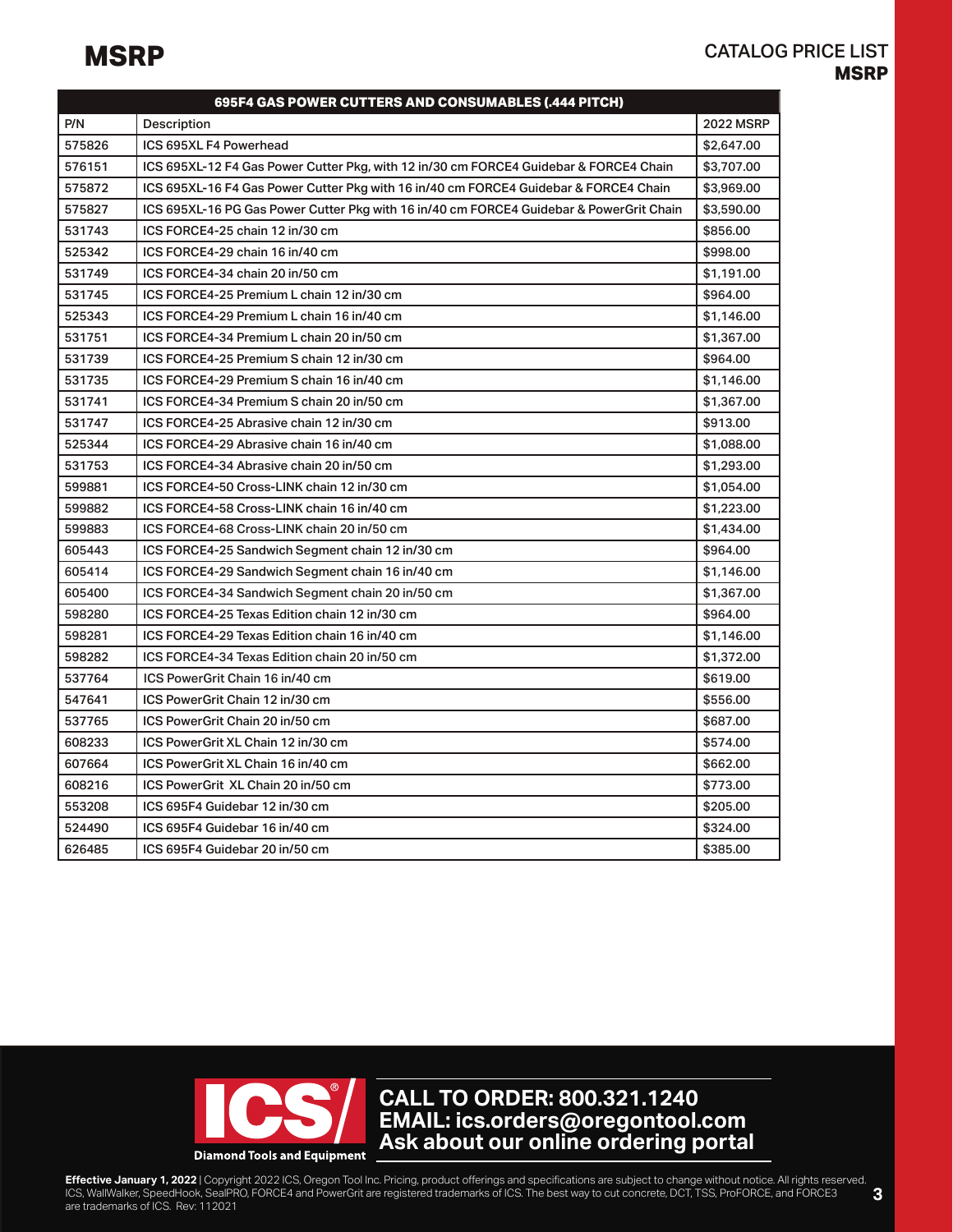| 890F4 HYDRAULIC POWER CUTTERS AND CONSUMABLES |                                                                              |                  |
|-----------------------------------------------|------------------------------------------------------------------------------|------------------|
| 890 F4 HYDRAULIC POWERHEADS                   |                                                                              |                  |
| P/N                                           | Description                                                                  | <b>2022 MSRP</b> |
| 566110                                        | ICS 890F4 Hydraulic Powerhead 8 gpm/30 lpm, 1 ft/30 cm hose whips            | \$4,619,00       |
| 566355                                        | ICS 890F4 Hydraulic Powerhead8 gpm/30 lpm, 8 ft/2.5m hose whips              | \$4,679.00       |
| 566112                                        | ICS 890F4 Hydraulic Powerhead12 gpm/45 lpm, 1 ft/30 cm hose whips            | \$4,619.00       |
| 566116                                        | ICS 890F4 Hydraulic Powerhead12 gpm/45 lpm, 8 ft/2.5m hose whips             | \$4,679.00       |
| 566113                                        | ICS 890F4 Hydraulic Flush Cut Powerhead 8 gpm/30 lpm, 1 ft/30 cm hose whips  | \$5,726.00       |
| 566351                                        | ICS 890F4 Hydraulic Flush Cut Powerhead 8 gpm, 8 ft/2.5m hose whips          | \$5,803.00       |
| 566114                                        | ICS 890F4 Hydraulic Flush Cut Powerhead 12 gpm/45 lpm, 1 ft/30 cm hose whips | \$5,726,00       |
| 566117                                        | ICS 890F4 Hydraulic Flush Cut Powerhead 12 gpm/45 lpm, 8 ft/2.5m hose whips  | \$5,803.00       |
|                                               | 890 F4 POWERGRIT PIPE CUTTING CONSUMABLES                                    |                  |
| 547641                                        | ICS PowerGrit Chain 10 in/25 cm                                              | \$556.00         |
| 537764                                        | ICS PowerGrit Chain 15 in/38 cm                                              | \$619.00         |
| 537765                                        | ICS PowerGrit Chain 20 in/50 cm                                              | \$687.00         |
| 545017                                        | ICS PowerGrit Chain 25 in/63 cm                                              | \$772.00         |
| 608233                                        | ICS PowerGrit XL Chain 10 in/25 cm                                           | \$574.00         |
| 607664                                        | ICS PowerGrit XL Chain 15 in/38 cm                                           | \$662.00         |
| 608216                                        | ICS PowerGrit XLChain 20 in/50 cm                                            | \$773.00         |
| 608215                                        | ICS PowerGrit XL Chain 25 in/63 cm                                           | \$912.00         |
| 529829                                        | ICS Force4 Guidebar 10 in/25 cm                                              | \$200.00         |
| 523080                                        | ICS Force4 Guidebar 15 in/38 cm                                              | \$262.00         |
| 529767                                        | ICS Force4 Guidebar 20 in/50 cm                                              | \$329.00         |
| 525320                                        | ICS Force4 Guidebar 25 in/63 cm                                              | \$500.00         |
|                                               | <b>814PRO HYDRAULIC POWER CUTTER CONSUMABLES</b>                             |                  |
| <b>814PRO CONCRETE CONSUMABLES</b>            |                                                                              |                  |
| 74042                                         | ICS 814PRO Guidebar, 13 in/33cm                                              | \$234.00         |
| 584295                                        | ICS FORCE3 Premium chain 10 in/25 cm, 50 Drive Links                         | \$608.00         |

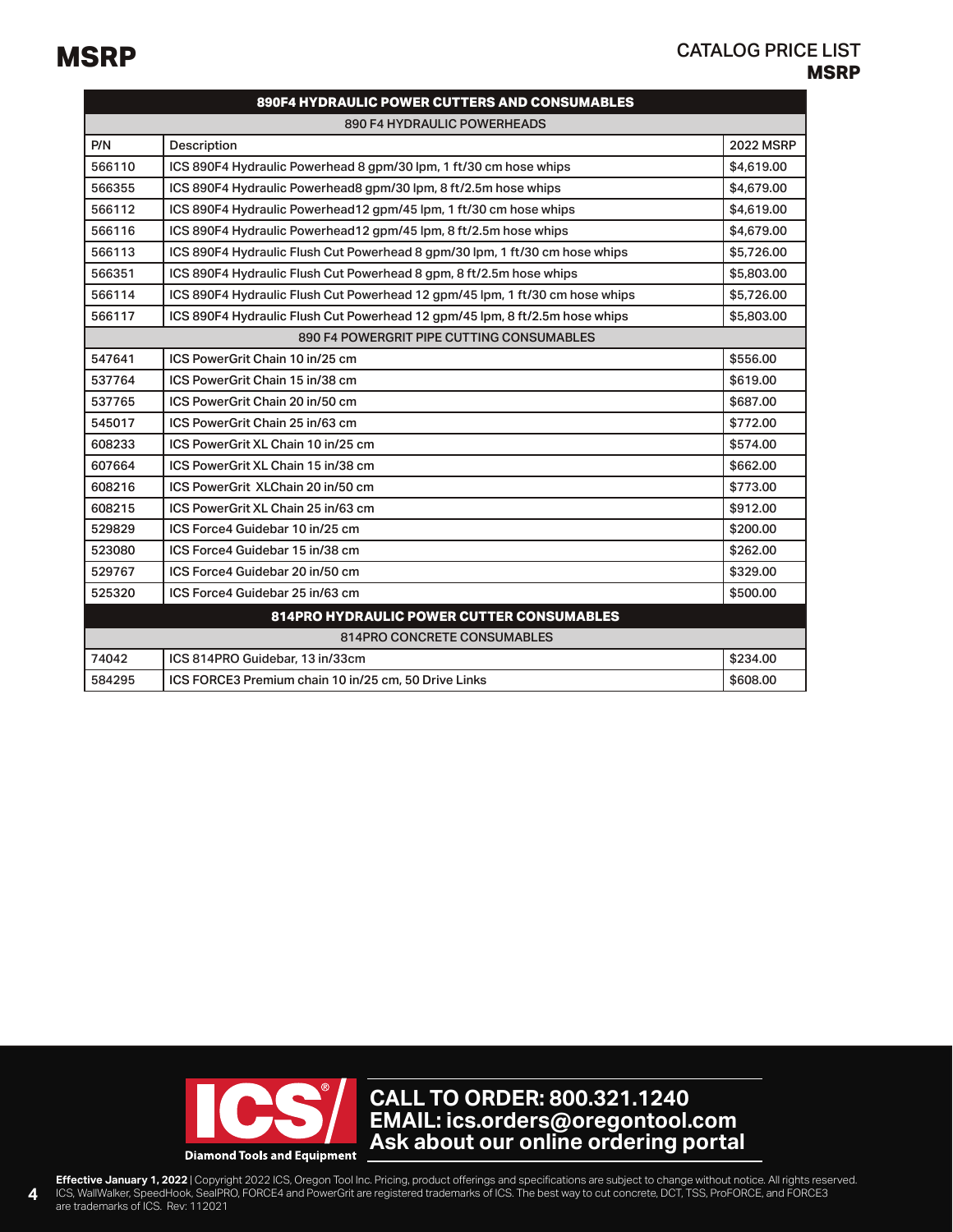|        | 890F4 HYDRAULIC & 701-A PNEUMATIC POWER CUTTER CONSUMABLES |                  |
|--------|------------------------------------------------------------|------------------|
| P/N    | Description                                                | <b>2022 MSRP</b> |
| 531743 | ICS FORCE4-25 chain 10 in/25 cm                            | \$856.00         |
| 525342 | ICS FORCE4-29 chain 15 in/38 cm                            | \$998.00         |
| 531749 | ICS FORCE4-34 chain 20 in/50 cm                            | \$1,191.00       |
| 525345 | ICS FORCE4-40 chain 25 in /63 cm                           | \$1,452.00       |
| 531745 | ICS FORCE4-25 Premium L chain 10 in/25 cm                  | \$964.00         |
| 525343 | ICS FORCE4-29 Premium L chain 15 in/38 cm                  | \$1,146,00       |
| 531751 | ICS FORCE4-34 Premium L chain 20 in/50 cm                  | \$1,367.00       |
| 525346 | ICS FORCE4-40 Premium L chain 25 in/63 cm                  | \$1,679.00       |
| 531739 | ICS FORCE4-25 Premium S chain 10 in/25 cm                  | \$964.00         |
| 531735 | ICS FORCE4-29 Premium S chain 15 in/38 cm                  | \$1,146.00       |
| 531741 | ICS FORCE4-34 Premium S chain 20 in/50 cm                  | \$1,367.00       |
| 531737 | ICS FORCE4-40 Premium S chain 25 in/63 cm                  | \$1,679.00       |
| 531747 | ICS FORCE4-25 Abrasive chain 10 in/25 cm                   | \$913.00         |
| 525344 | ICS FORCE4-29 Abrasive chain 15 in/38 cm                   | \$1,088.00       |
| 531753 | ICS FORCE4-34 Abrasive chain 20 in/50 cm                   | \$1,293.00       |
| 525347 | ICS FORCE4-40 Abrasive chain 25 in/63 cm                   | \$1,588.00       |
| 599881 | ICS FORCE4-50 Cross-LINK chain 10 in/25 cm                 | \$1,054.00       |
| 599882 | ICS FORCE4-58 Cross-LINK chain 15 in/38 cm                 | \$1,223,00       |
| 599883 | ICS FORCE4-68 Cross-LINK chain 20 in/50 cm                 | \$1,434.00       |
| 599884 | ICS FORCE4-80 Cross-LINK chain 25 in/63 cm                 | \$1,679.00       |
| 605443 | ICS FORCE4-25 Sandwich Segment chain 10 in/25 cm           | \$964.00         |
| 605414 | ICS FORCE4-29 Sandwich Segment chain 15 in/38 cm           | \$1,146.00       |
| 605400 | ICS FORCE4-34 Sandwich Segment chain 20 in/50 cm           | \$1,367.00       |
| 605399 | ICS FORCE4-40 Sandwich Segment chain 25 in/63 cm           | \$1,679.00       |
| 598280 | ICS FORCE4-25 Texas Edition chain 10 in/25 cm              | \$964.00         |
| 598281 | ICS FORCE4-29 Texas Edition chain 15 in/38 cm              | \$1,146.00       |
| 598282 | ICS FORCE4-34 Texas Edition chain 20 in/50 cm              | \$1,372.00       |
| 598283 | ICS FORCE4-40 Texas Edition chain 25 in/63 cm              | \$1,679.00       |
| 631125 | ICS FORCE4-37 Sandwich Segment For Husqvarna WSC-40        | \$1,524.00       |
| 529829 | ICS Force4 Guidebar 10 in/25 cm                            | \$200.00         |
| 523080 | ICS Force4 Guidebar 15 in/38 cm                            | \$262.00         |
| 529767 | ICS Force4 Guidebar 20 in/50 cm                            | \$329.00         |
| 525320 | ICS Force4 Guidebar 25 in/63 cm                            | \$500.00         |

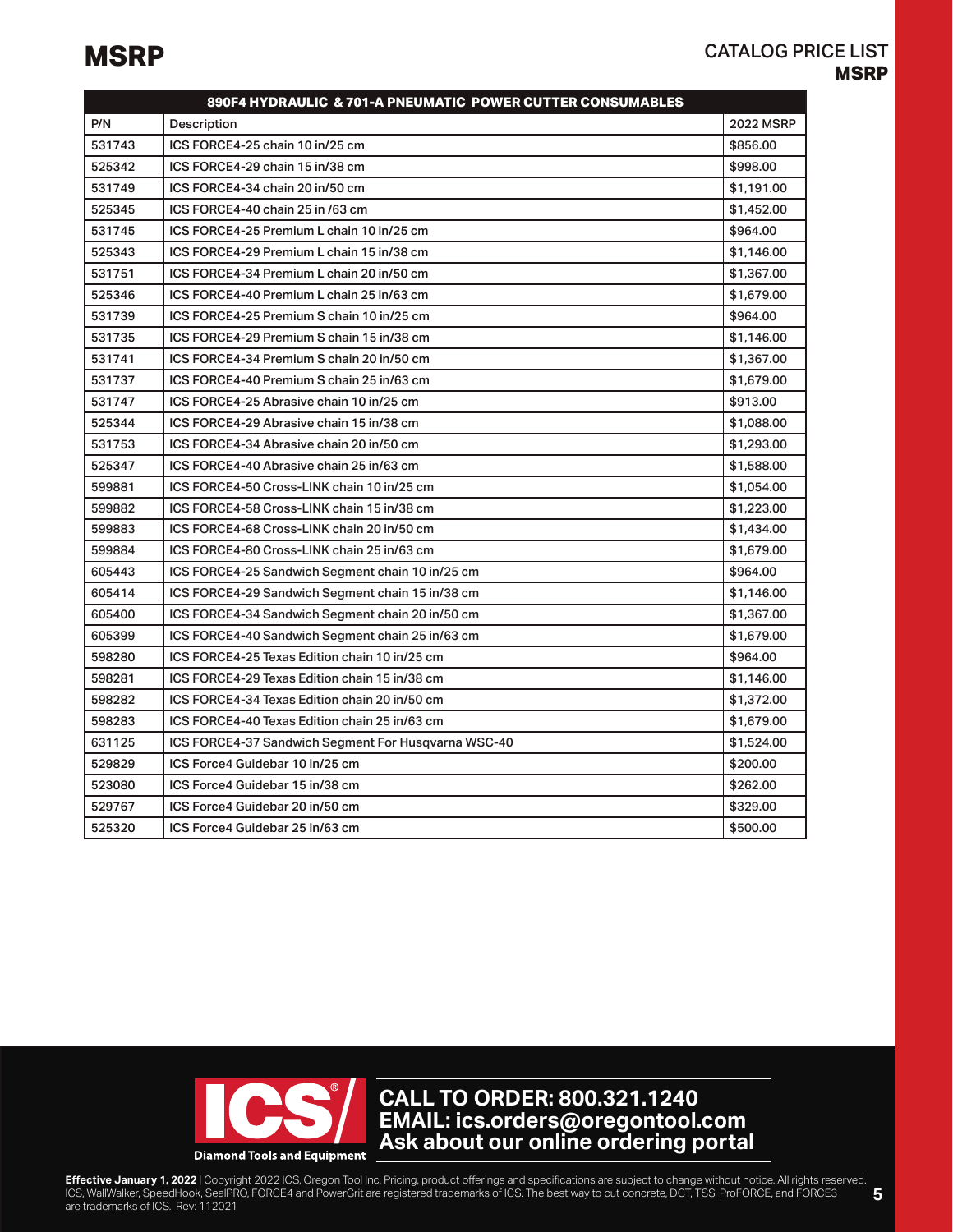| <b>701-A PNEUMATIC POWER CUTTERS</b> |                                                 |                  |
|--------------------------------------|-------------------------------------------------|------------------|
| P/N                                  | Description                                     | <b>2022 MSRP</b> |
| 573511                               | ICS 701-A Powerhead, pneumatic                  | \$6,015.00       |
|                                      | <b>701-A POWERGRIT PIPE CUTTING CONSUMABLES</b> |                  |
| 547641                               | ICS PowerGrit Chain 10 in/25 cm                 | \$556.00         |
| 537764                               | ICS PowerGrit Chain 15 in/38 cm                 | \$619.00         |
| 537765                               | ICS PowerGrit Chain 20 in/50 cm                 | \$687,00         |
| 545017                               | ICS PowerGrit Chain 25 in/63 cm                 | \$772.00         |
| 608233                               | ICS PowerGrit XL Chain 10 in/25 cm              | \$574.00         |
| 607664                               | ICS PowerGrit XL Chain 15 in/38 cm              | \$662,00         |
| 608216                               | ICS PowerGrit XLChain 20 in/50 cm               | \$773.00         |
| 608215                               | ICS PowerGrit XL Chain 25 in/63 cm              | \$912.00         |
| 529829                               | ICS Force4 Guidebar 10 in/25 cm                 | \$200.00         |
| 523080                               | ICS Force4 Guidebar 15 in/38 cm                 | \$262.00         |
| 529767                               | ICS Force4 Guidebar 20 in/50 cm                 | \$329.00         |
| 525320                               | ICS Force4 Guidebar 25 in/63 cm                 | \$500.00         |

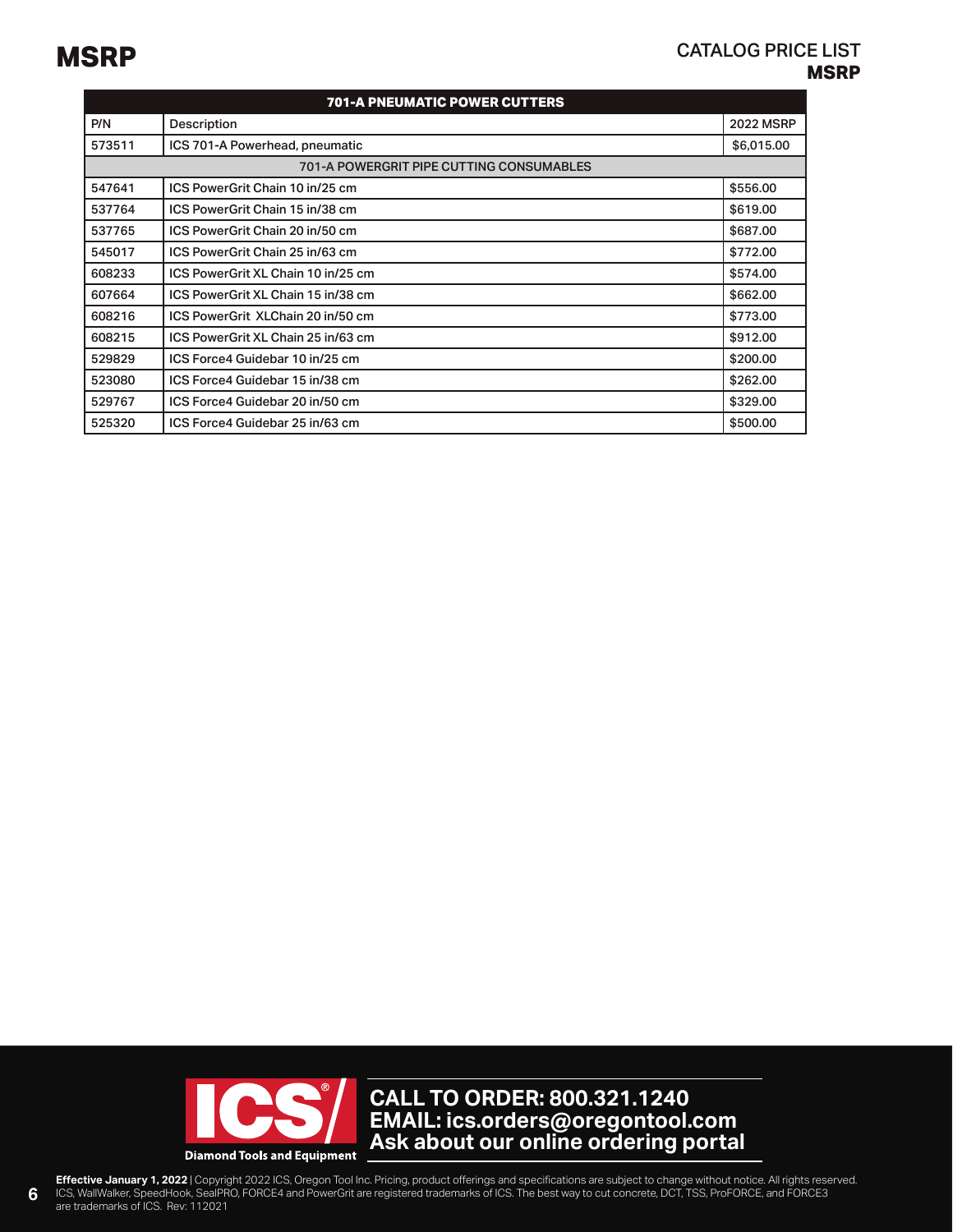|        | 701-A PNEUMATIC POWER CUTTER CONSUMABLES            |                  |
|--------|-----------------------------------------------------|------------------|
| P/N    | Description                                         | <b>2022 MSRP</b> |
| 531743 | ICS FORCE4-25 chain 10 in/25 cm                     | \$856.00         |
| 525342 | ICS FORCE4-29 chain 15 in/38 cm                     | \$998.00         |
| 531749 | ICS FORCE4-34 chain 20 in/50 cm                     | \$1,191.00       |
| 525345 | ICS FORCE4-40 chain 25 in /63 cm                    | \$1,452.00       |
| 531745 | ICS FORCE4-25 Premium L chain 10 in/25 cm           | \$964.00         |
| 525343 | ICS FORCE4-29 Premium L chain 15 in/38 cm           | \$1,146.00       |
| 531751 | ICS FORCE4-34 Premium L chain 20 in/50 cm           | \$1,367.00       |
| 525346 | ICS FORCE4-40 Premium L chain 25 in/63 cm           | \$1,679.00       |
| 531739 | ICS FORCE4-25 Premium S chain 10 in/25 cm           | \$964.00         |
| 531735 | ICS FORCE4-29 Premium S chain 15 in/38 cm           | \$1,146.00       |
| 531741 | ICS FORCE4-34 Premium S chain 20 in/50 cm           | \$1,367.00       |
| 531737 | ICS FORCE4-40 Premium S chain 25 in/63 cm           | \$1,679.00       |
| 531747 | ICS FORCE4-25 Abrasive chain 10 in/25 cm            | \$913,00         |
| 525344 | ICS FORCE4-29 Abrasive chain 15 in/38 cm            | \$1,088,00       |
| 531753 | ICS FORCE4-34 Abrasive chain 20 in/50 cm            | \$1,293.00       |
| 525347 | ICS FORCE4-40 Abrasive chain 25 in/63 cm            | \$1,588.00       |
| 599881 | ICS FORCE4-50 Cross-LINK chain 10 in/25 cm          | \$1,054.00       |
| 599882 | ICS FORCE4-58 Cross-LINK chain 15 in/38 cm          | \$1,223.00       |
| 599883 | ICS FORCE4-68 Cross-LINK chain 20 in/50 cm          | \$1,434.00       |
| 599884 | ICS FORCE4-80 Cross-LINK chain 25 in/63 cm          | \$1,679.00       |
| 605443 | ICS FORCE4-25 Sandwich Segment chain 10 in/25 cm    | \$964,00         |
| 605414 | ICS FORCE4-29 Sandwich Segment chain 15 in/38 cm    | \$1,146.00       |
| 605400 | ICS FORCE4-34 Sandwich Segment chain 20 in/50 cm    | \$1,367.00       |
| 605399 | ICS FORCE4-40 Sandwich Segment chain 25 in/63 cm    | \$1,679.00       |
| 598280 | ICS FORCE4-25 Texas Edition chain 10 in/25 cm       | \$964.00         |
| 598281 | ICS FORCE4-29 Texas Edition chain 15 in/38 cm       | \$1,146.00       |
| 598282 | ICS FORCE4-34 Texas Edition chain 20 in/50 cm       | \$1,372.00       |
| 598283 | ICS FORCE4-40 Texas Edition chain 25 in/63 cm       | \$1,679.00       |
| 631125 | ICS FORCE4-37 Sandwich Segment For Husqvarna WSC-40 | \$1,524.00       |
| 529829 | ICS Force4 Guidebar 10 in/25 cm                     | \$200.00         |
| 523080 | ICS Force4 Guidebar 15 in/38 cm                     | \$262.00         |
| 529767 | ICS Force4 Guidebar 20 in/50 cm                     | \$329.00         |
| 525320 | ICS Force4 Guidebar 25 in/63 cm                     | \$500.00         |